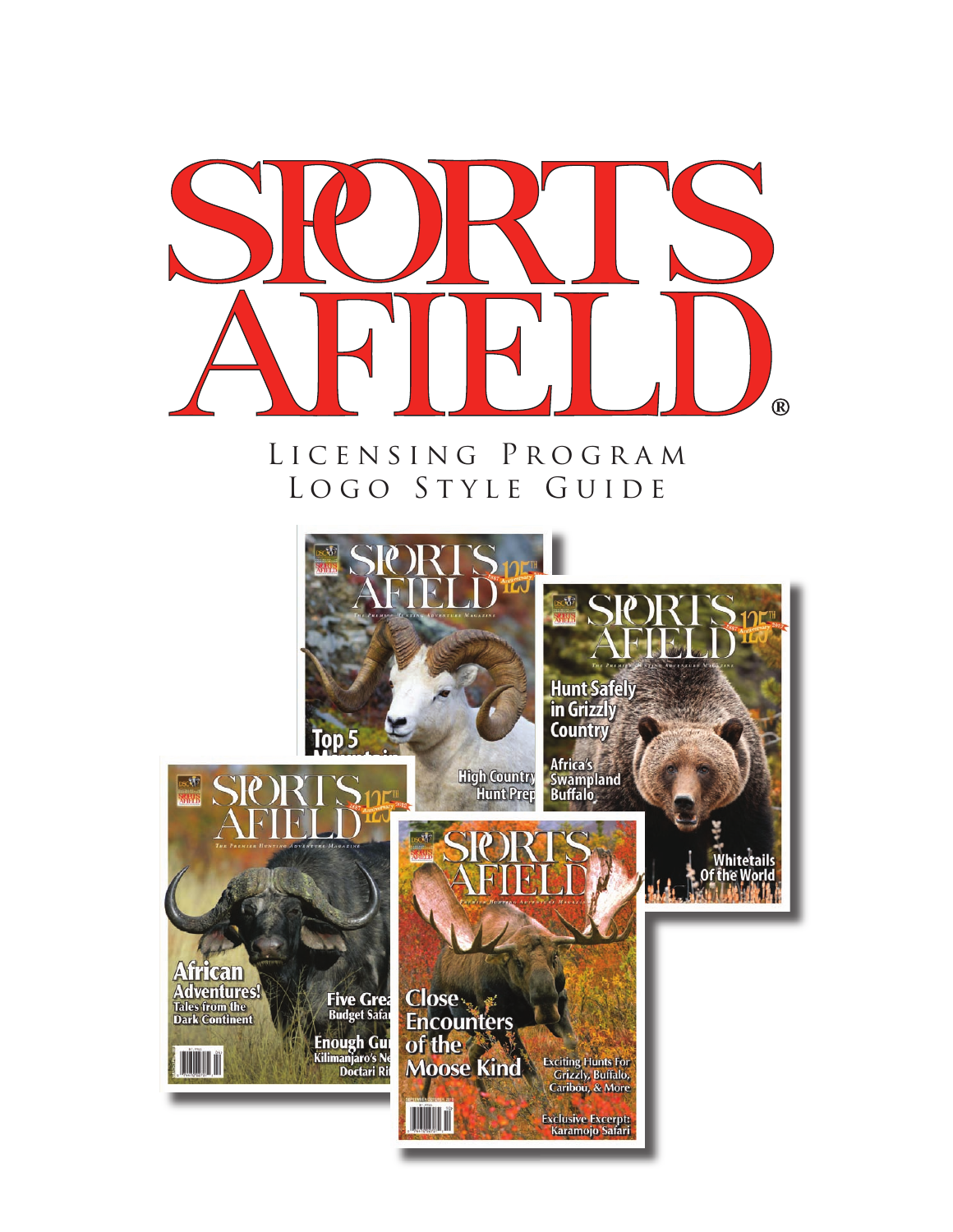



*Sports Afield* is the world's oldest outdoor magazine and one of the most respected names in the industry. Founded in 1887 by Claude King in Denver, Colorado, *Sports Afield* grew in circulation and influence throughout the twentieth century to become one of the leading voices in fishing, hunting, and conservation.

*Sports Afield* remains committed to serving outdoor enthusiasts with quality writing and award-winning graphics. Some of the most famous writers of the last one hundred years have graced its pages, including Ernest Hemingway, Jack O'Connor, and Russell Annabel, to name just a few. Today, *Sports Afield* continues to inspire outdoorsmen and women with exciting adventure stories and informative articles by the most knowledgeable experts in the business. As always, *Sports Afield* is dedicated to quality, authenticity, tradition and conservation of the outdoors.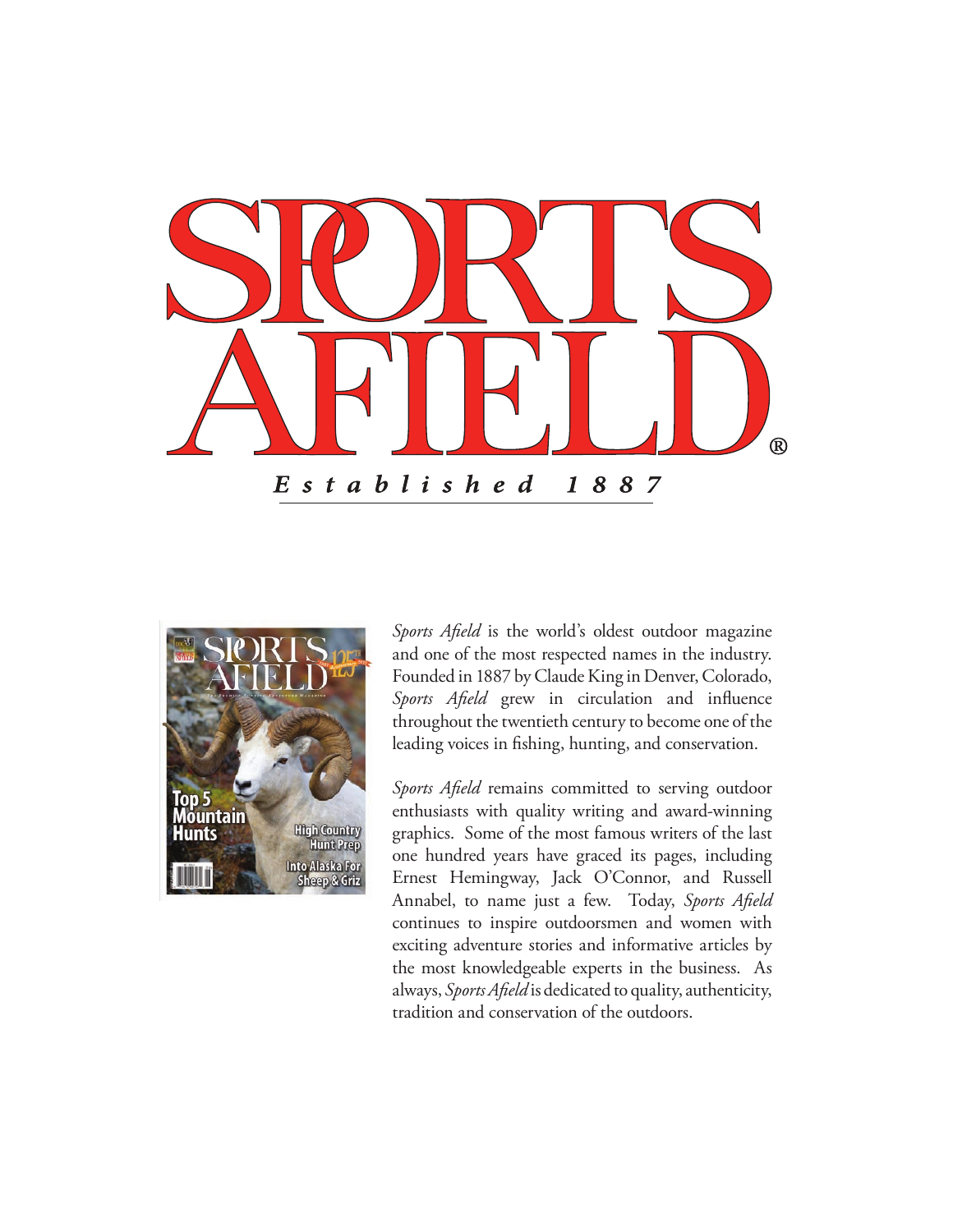



#### Use Of The Sports Afield Logo

In order to preserve the integrity of the *Sports Afield* brand, older versions of the logo should only appear on merchandise if it is displayed on a historic *Sports Afield* cover. In all other cases the logo shown here must be used.

The *Sports Afield* logo must appear on all merchandise. It is unacceptable for a generic, unbranded item to be sold in *Sports Afield* packaging.

Use of the *Sports Afield* logo on business cards, letterheads, or envelopes must be accompanied by the words **"Authorized Licensee."**

#### **CONSISTENCY**

The *Sports Afield* logo has been custom designed. Always use the approved artwork. Never re-create its elements. Keeping the logo consistent helps the brand achieve faster recognition in the market. Whenever the *Sports Afield* name is used, it must be followed by the registered trademark symbol (®). We make available a digital copy of the logo to all licensees.

#### Placement

The *Sports Afield* logo may not be turned sideways, angled, slanted, stretched, turned upside down, or otherwise distorted. Nor should it be obscured by another element. A design characteristic that has a slight overlap is OK, but major overlap is not. Should there be slight overlapping, the *Sports Afield* logo must retain its full legibility at all times.

#### One-Line Logo

Should the products under license not be suitable for a twoline logo, the one-line logo illustrated here may be used.

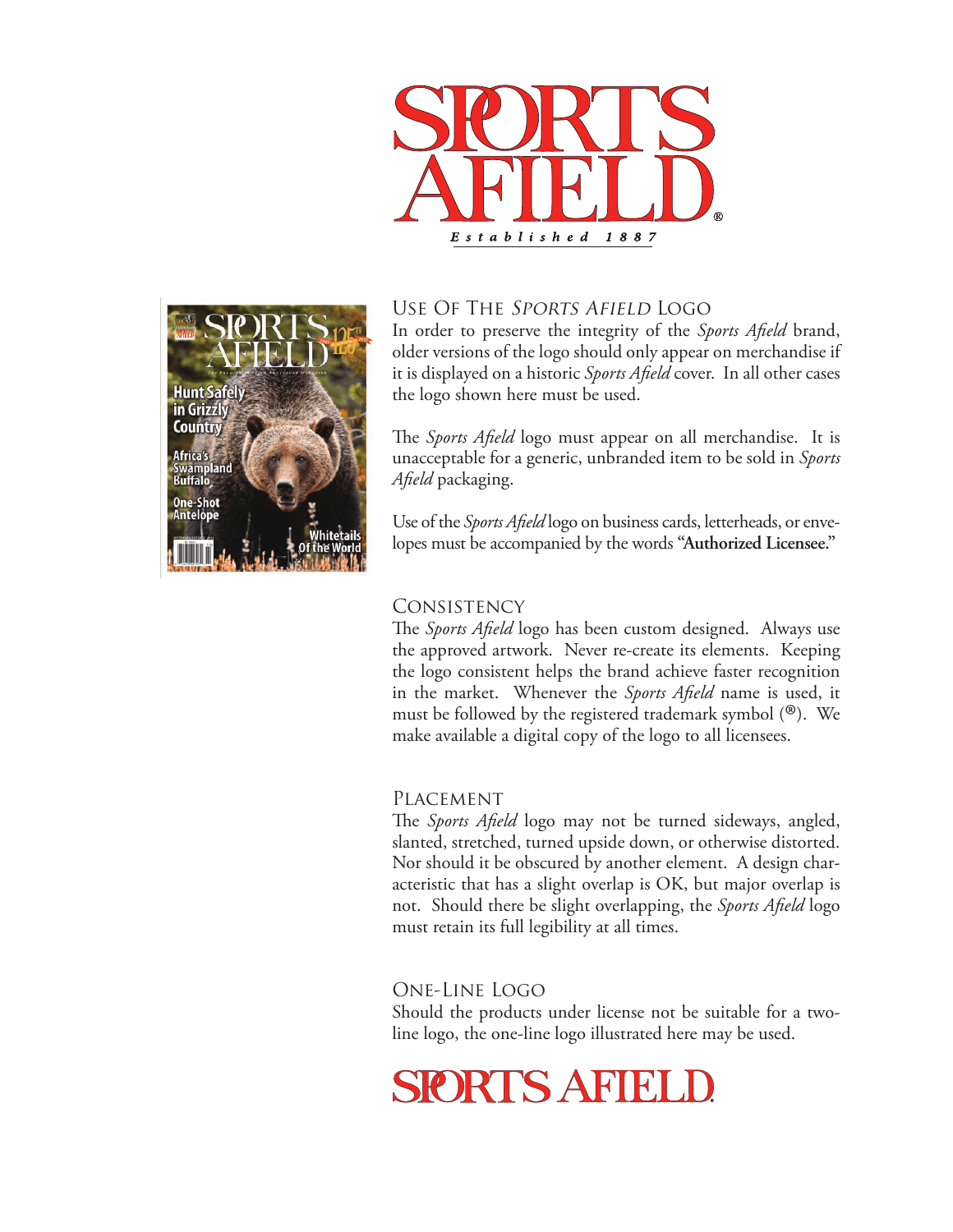

#### Color

Color plays an important role in communicating the personality of the *Sports Afield* brand. We have developed a red with black hairline two-color version and if red is used it must be this red (PMS 485C, solid coated Pantone C, with a black outline around the letters). However, other colors may be permitted in certain situations as well as the entire logo in one color.







**standard logo: red with black tagline white logo with white or black tagline for use on dark-colored backgrounds**

## SIORTS AFIE

**single-line logo for use in approved situations: tagline not required.**

# SPORTS AFIELD.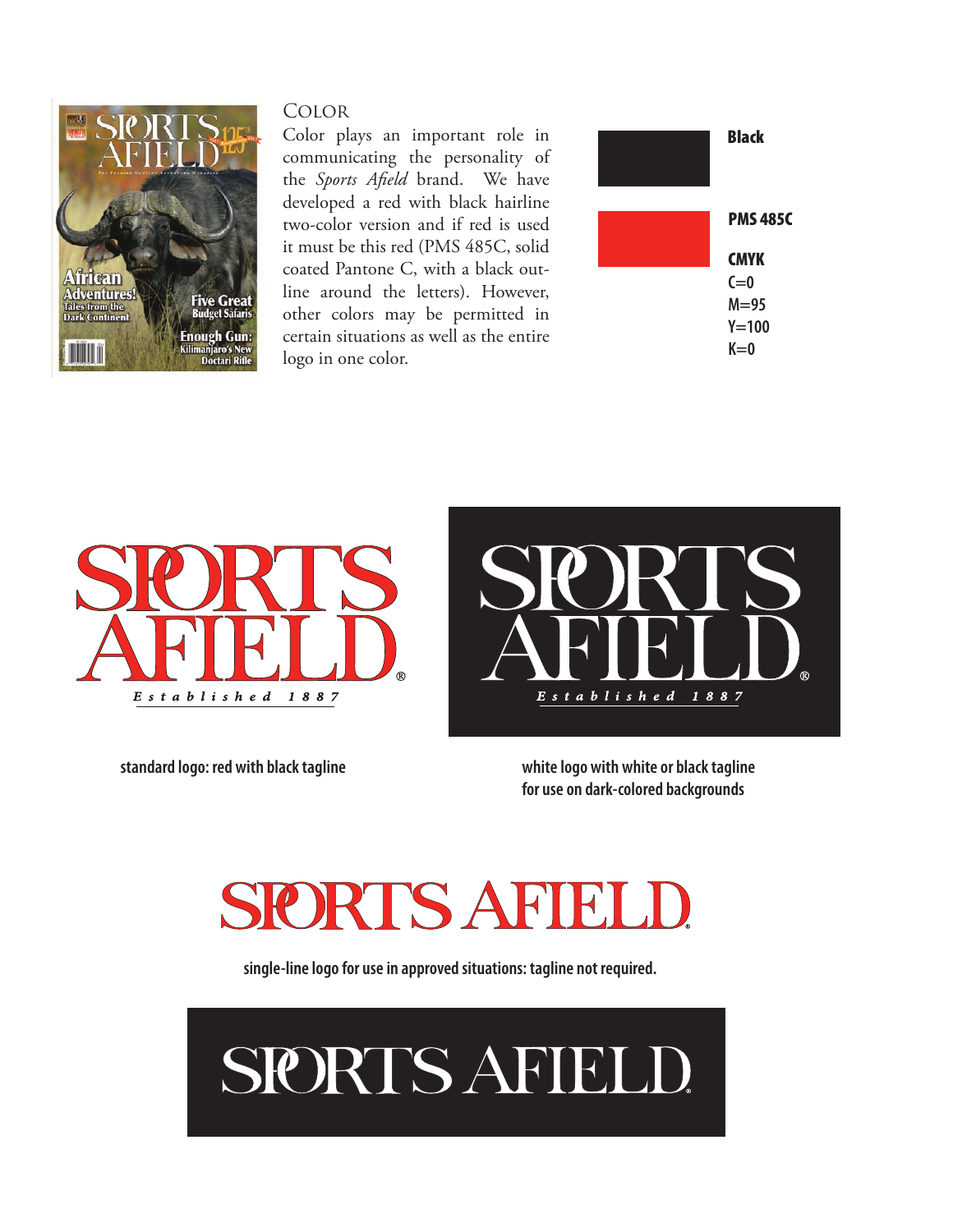





#### Proportions

The logo must always be used at the proportions provided; it must never be resized or distorted in any way. This means no stretching horizontally or compressing vertically.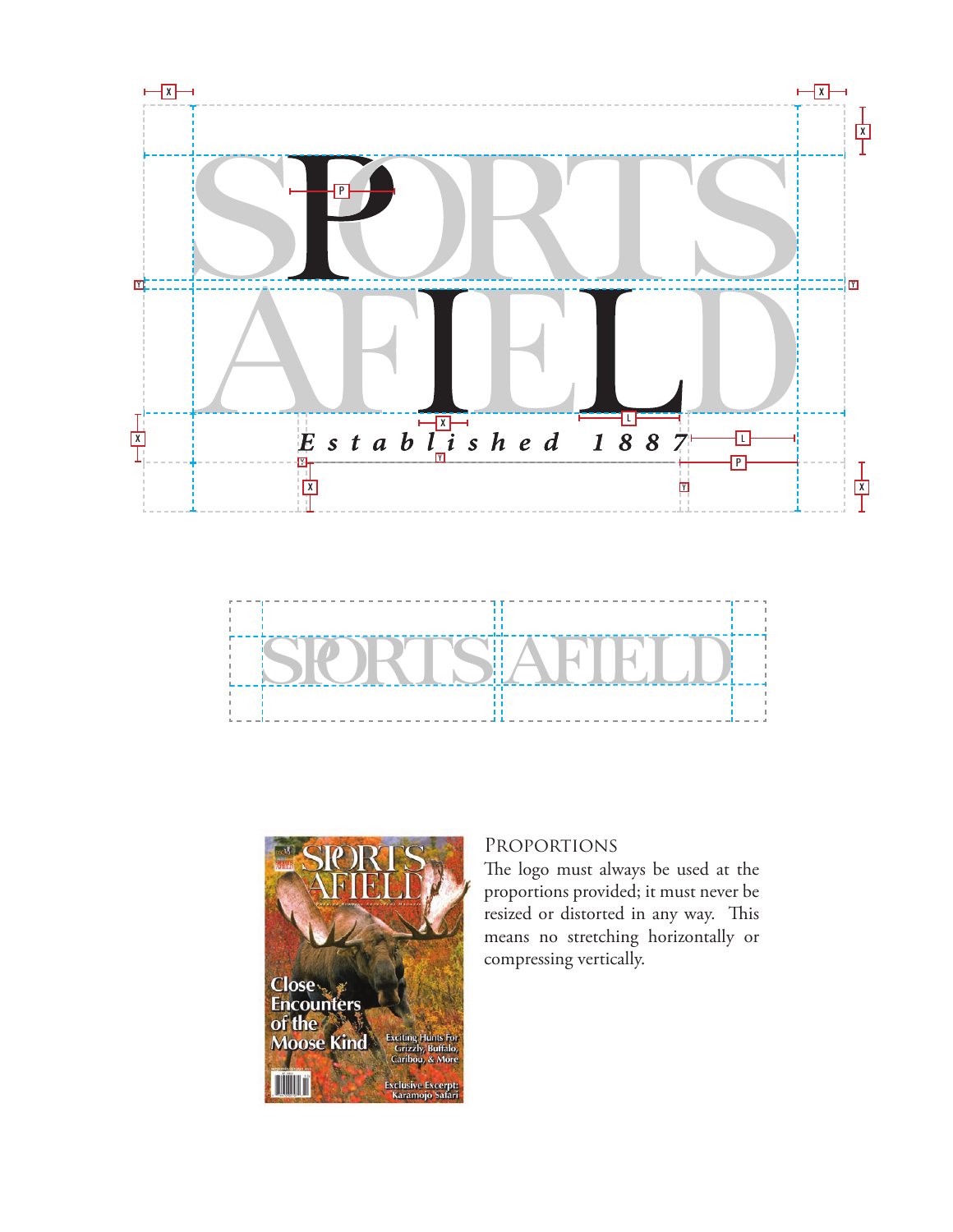

#### ICON LOGO

This mountain/river icon logo may be used on approved *Sports Afield*  licensed products only if 1) separate written permission is given by *Sports Afield* and 2) the *Sports Afield*  word logo is clearly visible and prominently used on any product the icon logo is used on. The icon logo may never be used alone on any licensed products.